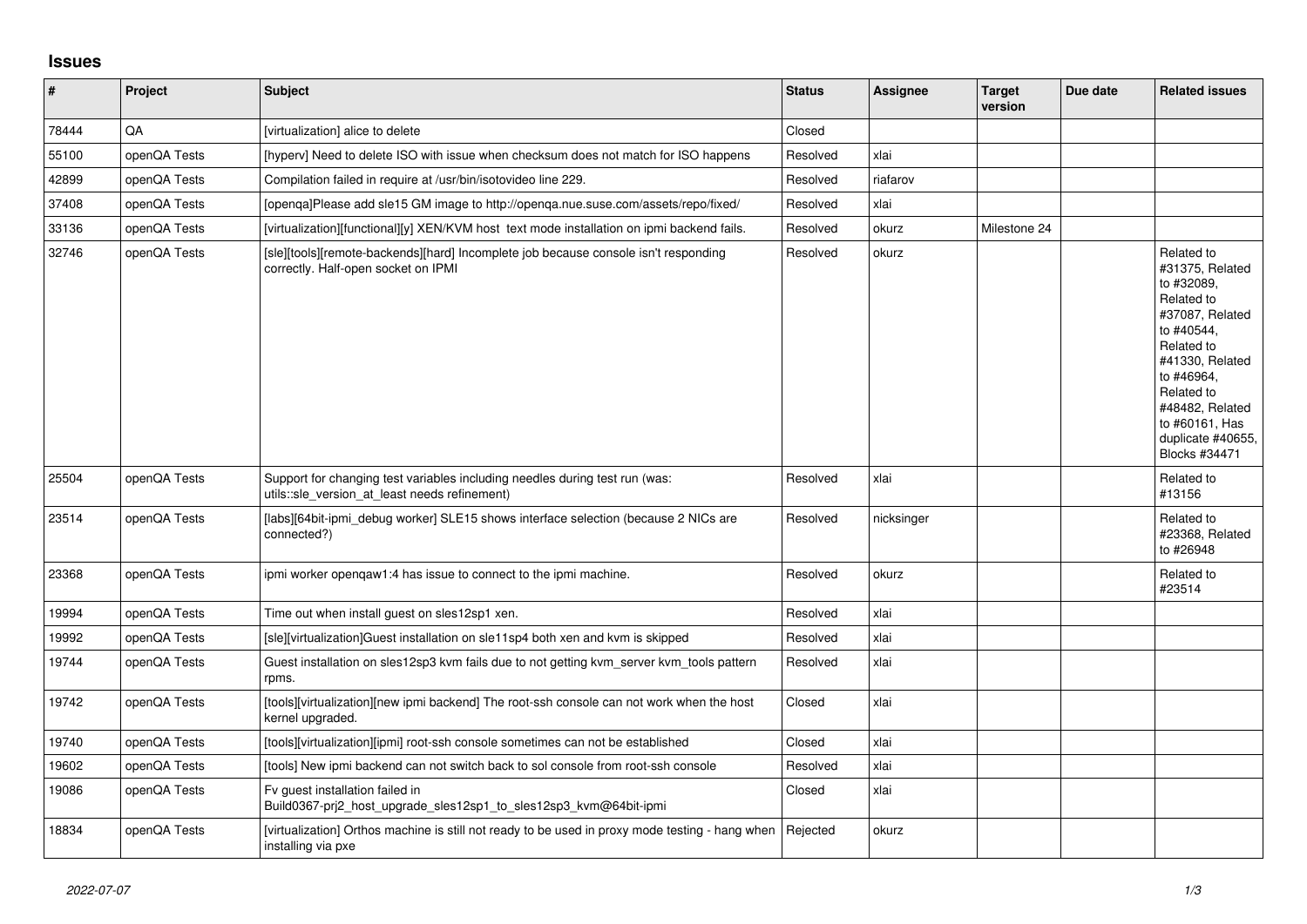| #      | Project        | <b>Subject</b>                                                                                                         | <b>Status</b> | <b>Assignee</b> | <b>Target</b><br>version | Due date   | <b>Related issues</b>                                                                     |
|--------|----------------|------------------------------------------------------------------------------------------------------------------------|---------------|-----------------|--------------------------|------------|-------------------------------------------------------------------------------------------|
| 17936  | openQA Tests   | [tools]Add jenkins job to automatically trigger ipmi mainboard restart periodically.                                   | Resolved      | xlai            |                          |            |                                                                                           |
| 17866  | openQA Tests   | [tools]Please add sles12sp2 x86_64 GM repo image to<br>https://openqa.suse.de/assets/repo/fixed/.                      | Resolved      | okurz           |                          |            |                                                                                           |
| 17694  | openQA Tests   | [tools][virtualization]Please add sles11sp3/sles11sp4 GM image into<br>https://openqa.suse.de/assets/repo/fixed/.      | Resolved      | RBrownSUSE      |                          |            |                                                                                           |
| 15376  | openQA Tests   | Need one more stable ipmi physical machine for virtualization multi-machine job.                                       | Resolved      | maritawerner    | Milestone 8              |            |                                                                                           |
| 14338  | openQA Tests   | [ipmi] ikvm does not get timely image back                                                                             | Resolved      | okurz           |                          |            |                                                                                           |
| 13918  | openQA Tests   | ipmi backend: test incomplete due to code not robust enough to power on machine at test<br>beginning                   | Rejected      | xlai            |                          |            |                                                                                           |
| 13916  | openQA Tests   | [ipmi] What should be typed by type_string is not typed at all.                                                        | Rejected      |                 |                          |            |                                                                                           |
| 13914  | openQA Tests   | [qe-core][functional][ipmi] wait_serial does not get expected output because ipmi console<br>connection is closed      | New           |                 | future                   |            | Related to<br>#18144, Related<br>to #23404,<br>Related to<br>#44843, Blocked<br>by #34699 |
| 12982  | openQA Tests   | What are typed by type_string on ipmi physical machine is not correct.                                                 | Closed        | xlai            |                          |            | Related to<br>#12968, Blocked<br>by #12926                                                |
| 12926  | openQA Tests   | Can not get ipmi serial output correctly.                                                                              | Resolved      | xlai            |                          |            | Blocks #12982                                                                             |
| 100688 | openQA Project | [epic][virtualization][3rd party hypervisor] Add svirt backend compatibility for vmware 7.0                            | Blocked       | okurz           | Ready                    |            |                                                                                           |
| 90818  | openQA Project | [openqa][tool] Not able to get group_overview json output.                                                             | Resolved      | okurz           | Ready                    | 2021-04-22 | Related to<br>#91004                                                                      |
| 58166  | openQA Project | EPIC: Continue tests after failures on !gemu                                                                           | Resolved      | mkittler        | Done                     |            |                                                                                           |
| 53177  | openQA Project | [openqa][worker] Can not start worker service after installing latest openqa tool set on leap<br>42.3                  | Resolved      | mkittler        |                          |            | Related to<br>#56564                                                                      |
| 47060  | openQA Project | [worker service][scheduling] openqaworker2:21 ~ openqaworker2:24 stops getting new jobs<br>for over 1 day.             | Resolved      | mkittler        | Current<br>Sprint        |            | Related to<br>#47117, Related<br>to #47087                                                |
| 46583  | openQA Project | [tools][dependency jobs][scheduling] Request to support reasonable START_AFTER on ipmi.                                | Closed        |                 |                          |            | Is duplicate of<br>#41066                                                                 |
| 45749  | openQA Project | [tools][scheduler] Multi-machine jobs with higher priority do not get worker to run.                                   | Resolved      |                 |                          |            |                                                                                           |
| 44978  | openQA Project | [ipmi unstability] jobs got blue screen making openqa needle match does not work                                       | Rejected      |                 |                          |            | Related to<br>#36027                                                                      |
| 44690  | openQA Project | [tools] Repos in http://openqa.suse.de/assets/repo/fixed/ got deleted from time to time after<br>new openga deployment | Resolved      | mkittler        | Current<br>Sprint        |            |                                                                                           |
| 40148  | openQA Project | [OpenQA][64bit-ipmi worker] Three online 64bit-ipmi workers do not take scheduled jobs for<br>over 10 hours.           | Resolved      | szarate         | Done                     |            | Related to<br>#40088                                                                      |
| 39974  | openQA Project | [openqa][PARALLEL_WITH] Child job failure makes parent job terminated.                                                 | Rejected      | szarate         |                          |            |                                                                                           |